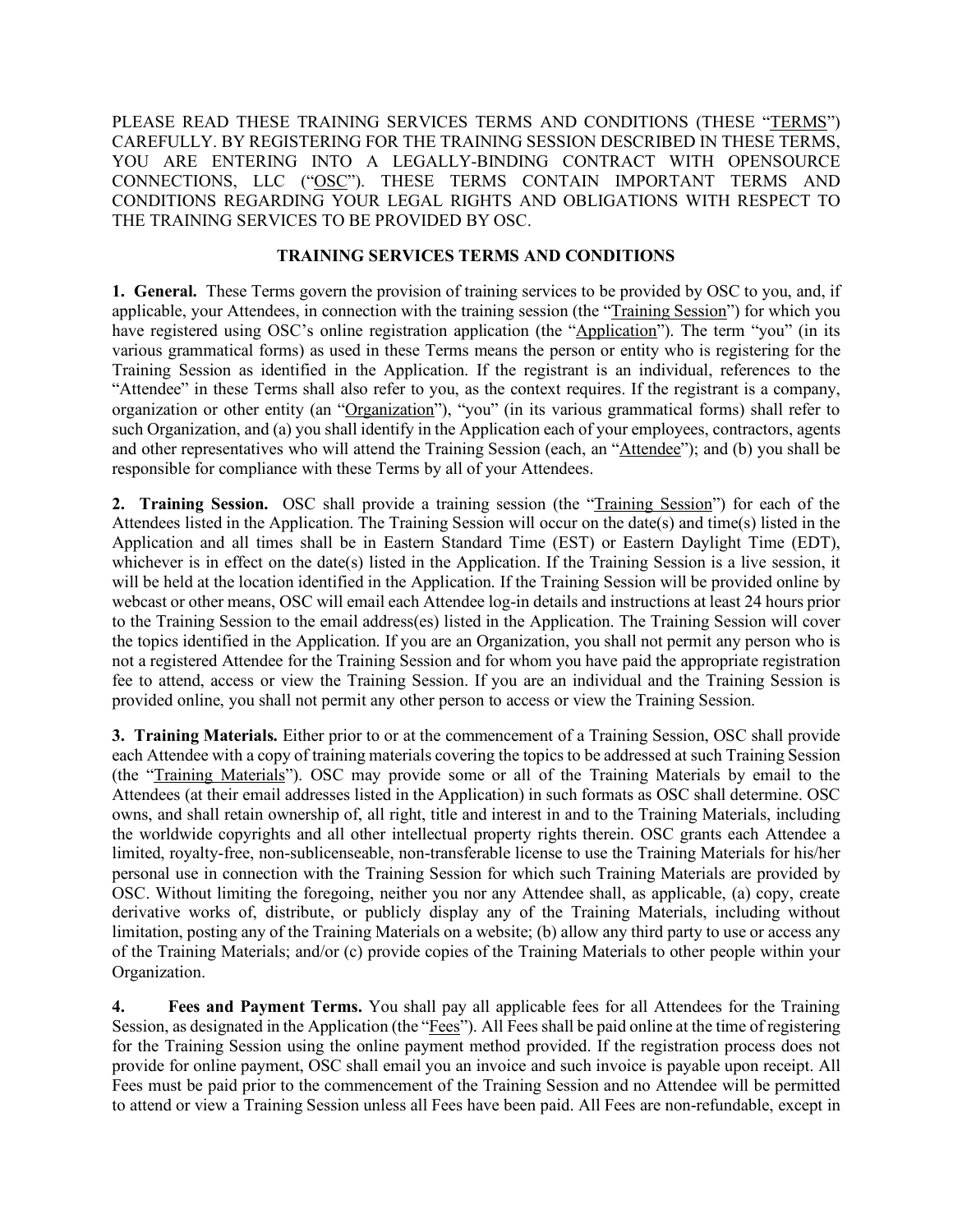the case of cancellation by OSC. If you are an Organization and an Attendee is unable to attend the Training Session, you may switch the registration to another person and such person shall constitute an "Attendee" under these Terms, provided that (a) such person is your employee or an independent contractor with whom you have a pre-existing business relationship; and (b) you notify OSC at least 24 hours prior to the Training Session and provide the name, email address and any other information required by OSC to transfer the registration to such person. If you or an Attendee is unable to attend the Training Session and cannot transfer the registration in accordance with the foregoing terms, if you notify OSC in advance, OSC may, on a caseby-case basis and in its sole discretion, permit you or an Attendee to defer attendance to a future training session covering the same topics as the Training Session. OSC reserves the right to cancel the Training Session if OSC determines in its sole discretion that attendance at the Training Session is insufficient or for other reasons beyond OSC's control, including the sickness or unavailability of an instructor or inclement weather. OSC shall attempt to provide as much prior notice by email as is reasonably possible if OSC cancels the Training Session. You shall be responsible for all of your, and, if applicable, all of your Attendees' costs and expenses associated with attending the Training Session if it is a live session, including all travel and accommodation costs. If OSC cancels the Training Session, OSC will work with you to reschedule your or your Attendees for another training session covering the same topics as the Training Session. If OSC and you are unable to agree on the rescheduling of a cancelled Training Session. OSC shall refund all Fees paid by you for the Training Session. However, OSC shall have no responsibility or obligation to refund any costs and expenses incurred by you or, if applicable, any of your Attendees in connection with the cancelled Training Session.

**5. Conduct of the Training Session.** The Training Session will be conducted by one or more authorized instructors selected by OSC. If the Training Session is a live session, each Attendee is expected to act in a professional manner and to be courteous and respectful of the instructors and other attendees. If an instructor determines that an Attendee is not conducting himself or herself in such manner or is otherwise acting in violation of these Terms, such instructor, in his or her sole discretion, may expel such Attendee from the Training Session and OSC shall have no obligation to refund any portion of the Fees paid for such Attendee.

**6. Recordings.** NO ATTENDEE MAY (A) MAKE ANY AUDIO OR VIDEO RECORDING OR TAKE ANY PHOTOGRAPHS OF A TRAINING SESSION OR ANY PORTION THEREOF; AND/OR (B) TAKE OR CAPTURE ANY SCREENSHOTS OR PHOTOGRAPHS OF ANY SCREEN OR MATERIALS DISPLAYED AS PART OF ANY WEBCAST OR ONLINE PRESENTATION OF THE TRAINING SESSION.

**7. Non-Solicitation of OSC Personnel.** You agree that for a period of one (1) year following the completion of the Training Session, you will not, for your own account or benefit, or on behalf of any other person or entity, recruit, solicit, hire in any capacity (or assist any other person or entity to solicit, recruit and/or hire in any capacity) (a) any employee of OSC; and/or (b) any contractor, subcontractor, consultant, or agent of OSC who is engaged by OSC in connection with the Training Session, including without limitation, any instructors conducting the Training Session.

8. **Releases; Limitation of Liability.** OSC EXPRESSLY DISCLAIMS ANY AND ALL WARRANTIES RELATING TO THE TRAINING SESSION, ALL SERVICES PROVIDED IN CONNECTION WITH THE TRAINING SESSION AND ALL TRAINING MATERIALS, INCLUDING WITHOUT LIMITATION, ALL WARRANTIES OF NON-INFRINGEMENT, MERCHANTABILITY AND FITNESS FOR A PARTICULAR PURPOSE. YOUR USE, AND, IF APPLICABLE, YOUR ATTENDEES' USE OF THE TRAINING PROVIDED AND THE TRAINING MATERIALS IS AT YOUR AND THEIR SOLE RISK. YOU (ON YOUR BEHALF, AND, AS APPLICABLE, ON BEHALF OF EACH OF YOUR ATTENDEES) FOREVER RELEASES OSC AND ITS OFFICERS, MANAGERS, MEMBERS, EMPLOYEES AND AGENTS FROM ALL LIABILITY, CLAIMS OR CAUSES OF ACTION RELATING TO THE TRAINING SESSION, ALL SERVICES PROVIDED BY OSC AND ITS